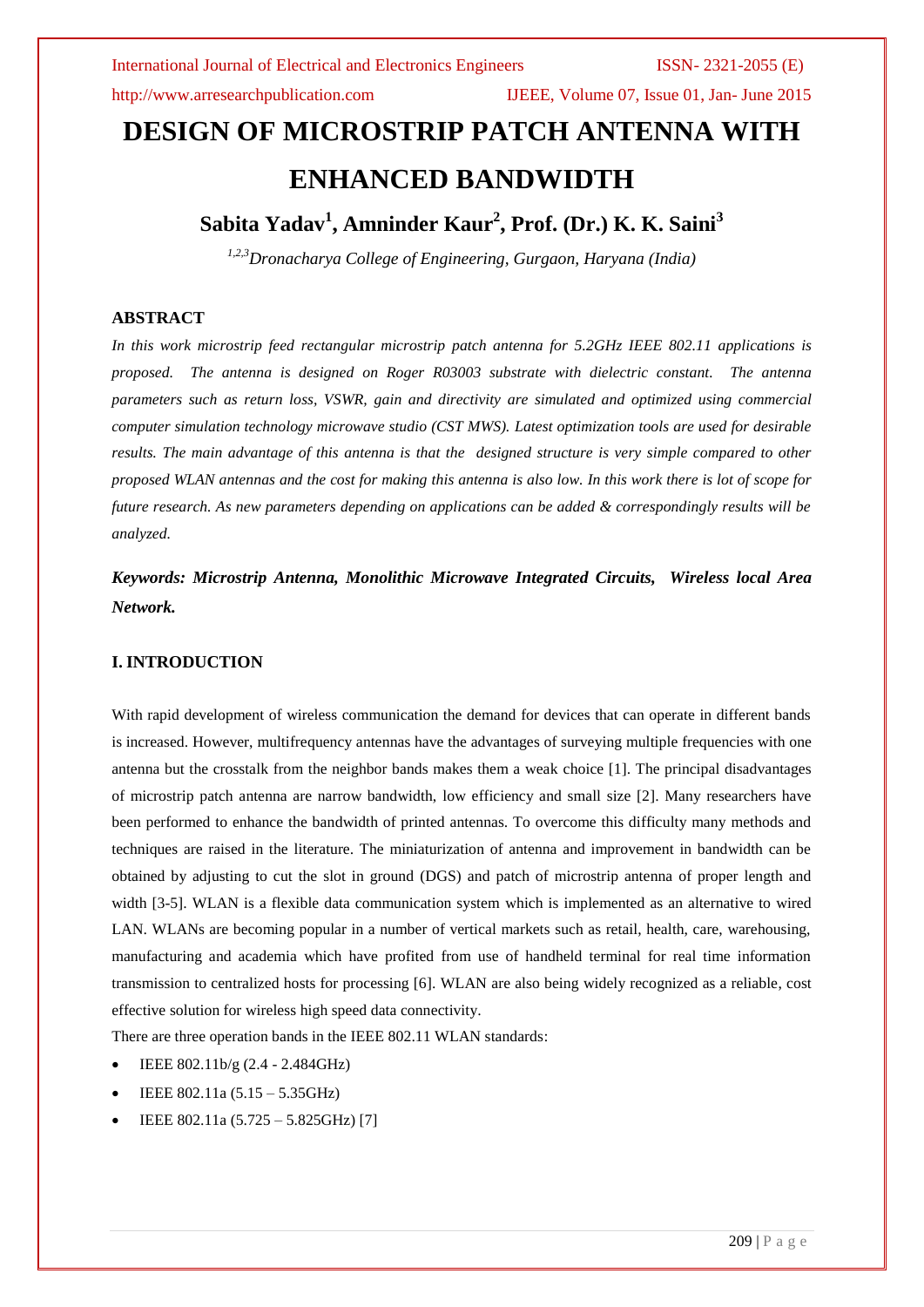### http://www.arresearchpublication.com IJEEE, Volume 07, Issue 01, Jan- June 2015

 IEEE 802.11a employs the higher frequency bands and these bands are mostly used in business network due to its higher cost. Slot antennas are the very good choice for WLAN because of the ability of various frequencies ease of fabrication and compatibility with monolithic microwave integrated circuits (MMIC).

A number of WLAN antennas have been recently proposed and reported in literature [7]. For designing compact sized WLAN antennas different and interesting methodologies are used few of them are as:

- Bending the monopole to different shapes has been used in [8]-[13].
- Effective size reduction techniques are the use of an inverted-F structure [14]-[17]. By inverted F structure achieving a compact size is a design challenge this challenge has been tackled in [18].
- The direct feed PIFA proposed in [19] was combined with parasitic element was used to generate the 5.8 GHz band.

This paper proposes a compact and simple Microstrip patch antenna. Designed antenna is operating in 5.2GHz IEEE 802.11 band. The main advantage of this antenna is this designing structure is very simple and compact as compared to other designed antennas [8]-[16]. And its bandwidth is improved using the DGS technique. As due to its simple design structure it can be easily designed and fabricated so it reduces cost and time of manufacturing this antenna and as the 5.2GHz WLAN antenna have indoor applications so the reduced cost can promote its applications in other areas too where the budget is not much high. The substrate used for designing this antenna is Roger R03003 which is good substrate material for better results.

In this paper there are three sections. The antenna design is explained in second section. In third section simulated results are mentioned of designed antenna, in results we are including the return loss, bandwidth, VSWR, gain, directivity and current distribution of proposed antenna. And in final section paper is concluded.

#### **II. ANTENNA DESIGN**

Roger R03003 substrate with the dimension of  $22.18 \times 23.35$  mm and the thickness of 1.6 mm is used for designing this antenna the dielectric constant of this substrate is 3.5. For designing this antenna firstly we designed a simple rectangular patch antenna with patch dimensions 17.5 X 12.3 X 0.035. The microstrip feeding is used with dimension  $L2 = 4.8$ mm and  $W2 = 1.19$ mm for providing feed to this antenna as shown in Fig.1. Mcrostrip feedline is adjusted to the point on patch where best results are obtained.



**Fig .1. Proposed Antenna (a) Front View (b) Back view**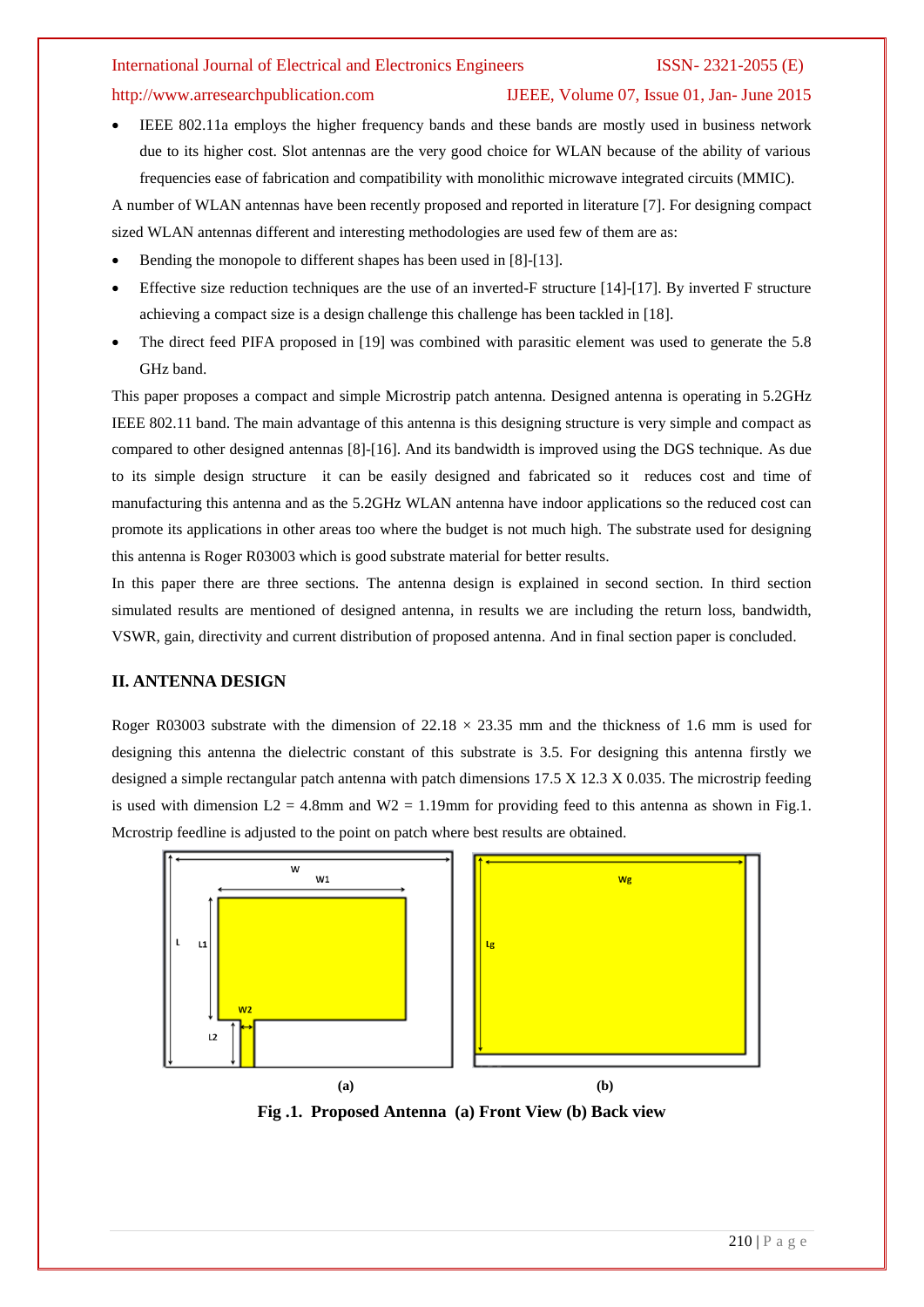http://www.arresearchpublication.com IJEEE, Volume 07, Issue 01, Jan- June 2015

| Antenna<br>parameter | <b>Value</b>      | Antenna<br>parameter | <b>Value</b>      |
|----------------------|-------------------|----------------------|-------------------|
|                      | $22 \text{ mm}$   | w                    | 26.4 mm           |
| L1                   | $12.5 \text{ mm}$ | W1                   | $17.3 \text{ mm}$ |
| L <sub>2</sub>       | $4.8$ mm          | W <sub>2</sub>       | $1.2 \text{ mm}$  |
| -g                   | $20.9$ mm         | Wg                   | 25.1              |

**Table I Dimensions of Proposed Antenna** 

By simulating the designed structure without changes in ground it is working for some band for the 5.35 GHz with bandwidth of 175MHz for IEEE802.11a WLAN band. Then its bandwidth is enhanced by making changes in ground and now its resonant frequency is 5.2GHz with bandwidth of 517MHz. Hence using DGS approx 350MHz bandwidth is increased. The geometry of the designed antenna is shown in Fig.1 and the dimensions of this antenna are listed in TABLE I.

### **III. RESULT AND DISCUSSION**

Fig.2 (a) shows the simulated return loss of the antenna without DGS. The return loss gives the band from 5.26 to 5.43 GHz is less than -10 dB and -24.5 dB for the resonant frequency 5.35GHz. Then for enhancing the bandwidth of antenna [20], designed antenna is shown in Fig.1. Now the return loss is shown in Fig.2.(b), resonant frequency is 5.2GHz with band from 4.9 to 5.5 GHz its bandwidth is approx 520 MHz as shown in Fig.2.(b) and it under IEEE802.11 WLAN standards and it is used in indoor applications.







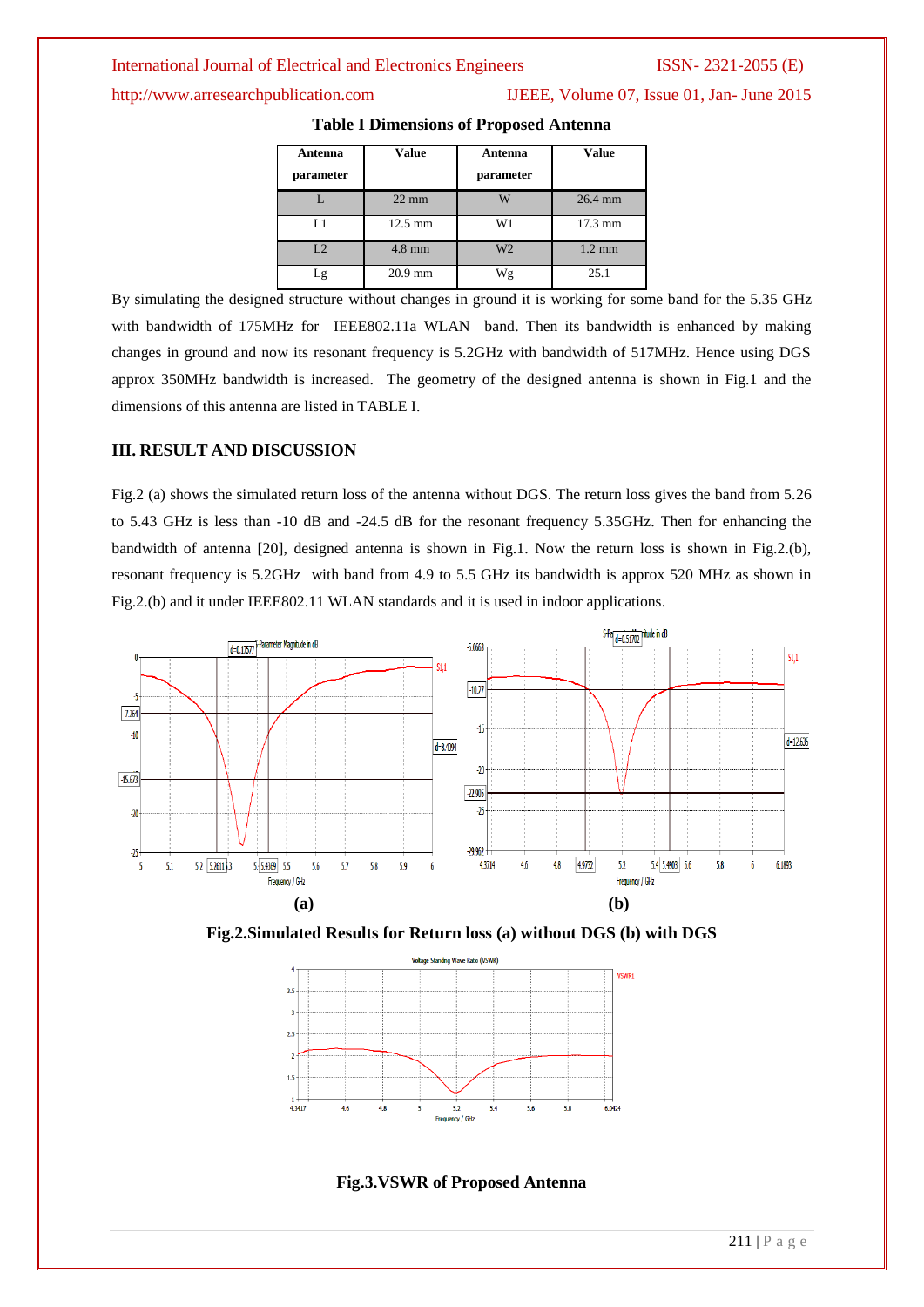### http://www.arresearchpublication.com IJEEE, Volume 07, Issue 01, Jan- June 2015

Fig.3 shows the simulated VSWR results of the proposed antenna. For microstrip antenna acceptable value of VSWR for resonant frequency should be less than or equal to 2. For this antenna VSWR at resonant frequency (5.2 GHz) is 1.19.

Fig.4 (a-b) shows the radiation pattern of this rectangular patch antenna at resonant frequency 5.2GHz. The antenna is representing the radiation in desired direction. The different parameters we get from radiation pattern are as follows:

- Angular width $(3dB) = 94.6$  Degree
- $Gain(dB) = 11.5 dB$
- Directivity  $= 6.5$  dBi
- Side lobe magnitude  $= -13.4$  dB

Fig.4 (c) is showing the current distribution of this antenna and as we can see that current distribution is maximum on the edges of rectangular patch.





### **IV. CONCLUSIONS**

In this paper a low cost compact sized microstrip patch antenna with improved bandwidth for 5.2 GHz IEEE802.11 WLAN applications is demonstrated. For designing this antenna Roger R03003 material is used. For improving the bandwidth and other parameters of antenna DGS is introduced. The designed antenna is working for the frequency band 4.9 to 5.5 GHz with resonant frequency 5.2GHz. At the resonant frequency the return loss  $=$  -23dB, VSWR  $=$  1.19 and gain  $=$  11.5 dB. The simulated results are good and its simple planar